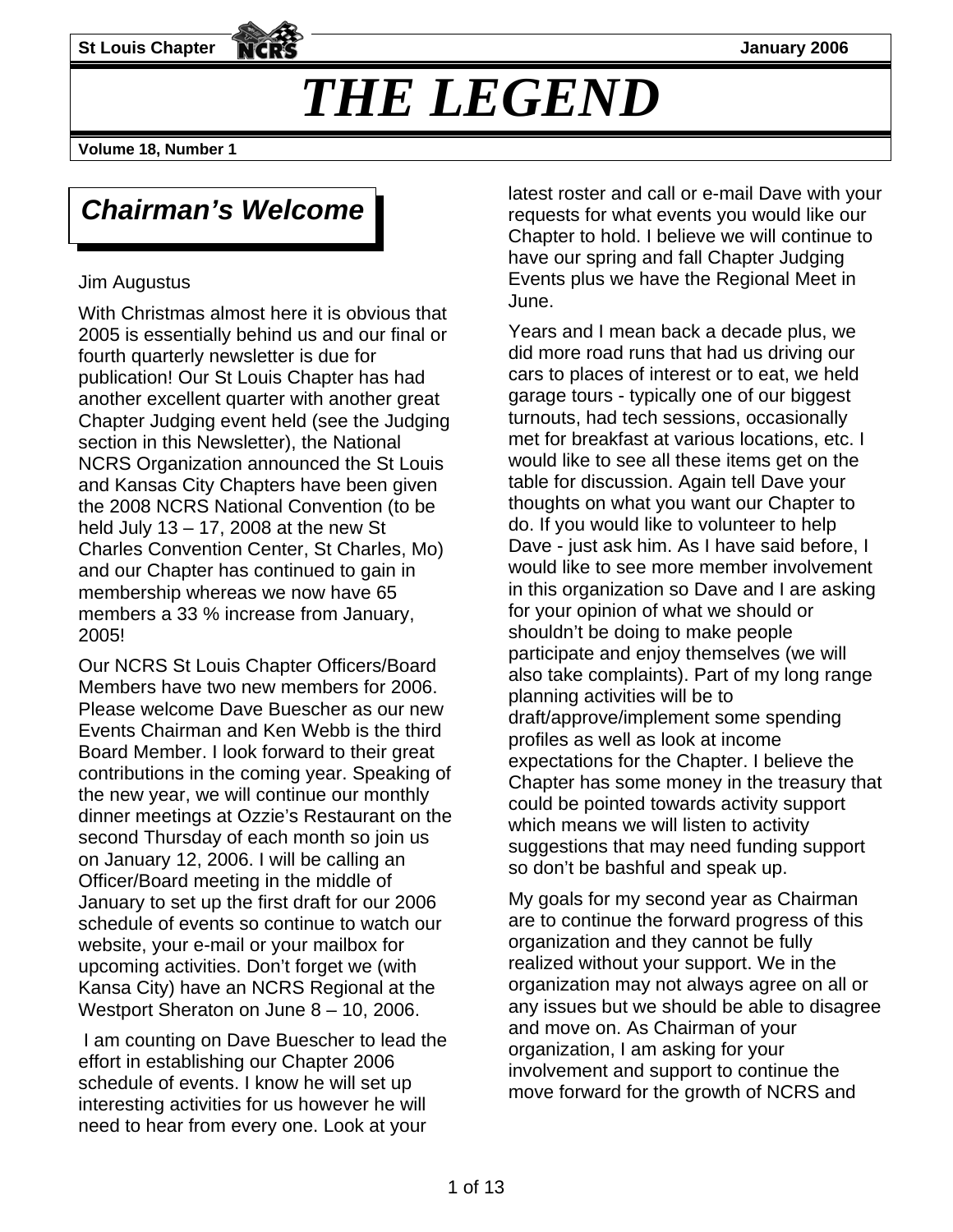the St Louis Chapter. See you at the next dinner meeting.

#### **St Louis NCRS Chapter Judging Event**

Bernie Myers

The St. Louis Chapter of the National Corvette Restorer's Society will be hosting a spring judging event in conjunction with a picnic. The event will be held one of the local community parks beginning at 9:00am, **Saturday, April 22nd, 2006** at Mary's shelter in Love Park.

This has been a very successful event in the past and we're hoping to continue that tradition. Our chapter has some very knowledgeable judges in all Flight ® classes to perform the judging duties but in order to provide our best effort, the number of entries may be limited, so please submit your application as soon as possible.

As usual, the chapter will be providing the main course for lunch while members are asked to bring along their favorite side dishes to share. This has afforded a virtual feast in the past. Please feel free to contact any chapter officer for information.

## *Activities*

#### **September Judging Event and Picnic**

#### Bernie Myers

The fall judging event and picnic was held September 10, 2005 at Vago Park in Maryland Heights. Unfortunately, a family emergency prevented me from attending. I would like to thank those of you who stepped up to fill in for me in my absence, particularly Jim Augustus with whom I left the food and judging information in my hurried departure.

As before, the club supplied the meat, some salads and drinks and I hope no one went away hungry.

**Judging The new location was the result of Mary's** Shelter in Love Park already having been booked for that date. In the confusion, the group actually used the wrong shelter, but since it had not been reserved, there was no complaint and everyone seemed satisfied with the location they used.

#### **Results of the show were as follows:**

*Top Flight®*, J. Allen Harkness 1963 **Convertible** 

*Second Flight®*, Roger and Chris Reeble, 1971 Coupe

*Second Flight®*, Steve and Betty Gissy, 1976 Coupe

John Foster and Frank Savitz each earned a *Sportsman Award*.

Congratulations to all the award winners and thanks to all those who participated.

### **14th NCRS Heart of America Regional**

The St Louis and Kansas NCRS Chapters are hosting the  $14<sup>th</sup>$  Heart of America Regional on the  $8<sup>th</sup>$  through 10<sup>th</sup> of June. It will be at held atop the parking garage adjacent the Sheraton Plaza Hotel at Westport Plaza in St. Louis, MO. The HoA web site <http://stlouisncrs.org/2006 [HoA/NCRS\\_HoA4.htm](http://stlouisncrs.org/2006%20HoA/NCRS_HoA4.htm)> has lots of information on local activities, an up to date meet event calendar, hotel registration links, a web based registration form, and maps.

The Sheraton was selected as the regional's host hotel. Reserve your room early and ask for the NCRS rate, rooms are blocked until May 17th at the rate of \$110 per night subject to availability.

There is a registration form on the web site or you can use the form attached to this newsletter.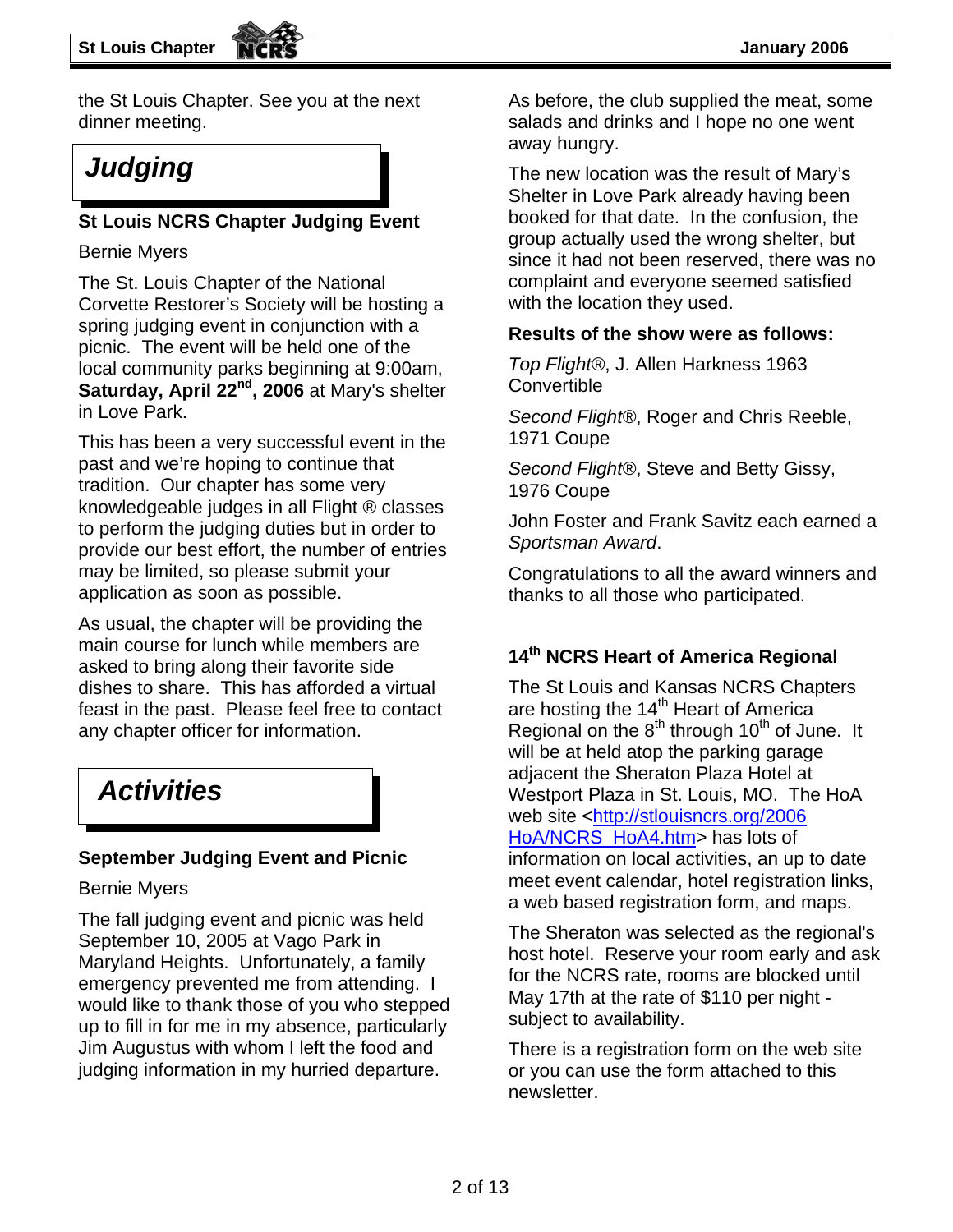For additional meet information contact:

#### **Registration**

**Calendar**

Dana Forester 816-478-0427 [dana@danaforrester.com](mailto:dana@danaforrester.com)

**Judging**  Allen Kleinhenz 317-841-0179 [allen.kleinhenz@sbcglobal.net](mailto:allen.kleinhenz@sbcglobal.net)

#### **General Information**  John Foster 636-530-9812 [JF244@aol.com](mailto:JF244@aol.com)

Brian Schoenfish 913-788-2346 [b.g.schoenfish@sbcglobal.net](mailto:b.g.schoenfish@sbcglobal.net)

| January 2006<br>Jan. 12<br>Jan. 16<br>Jan. 26/29                                       | St Louis Chapter Meeting Ozzie's Westport Plaza<br>St Louis Chapter Board Meeting<br><b>NCRS Florida Regional</b>                                                                                                                                                                 |                                                                                                 | $6:30$ pm<br>1:00/4:00pm     |
|----------------------------------------------------------------------------------------|-----------------------------------------------------------------------------------------------------------------------------------------------------------------------------------------------------------------------------------------------------------------------------------|-------------------------------------------------------------------------------------------------|------------------------------|
| <b>February 2006</b><br>Feb. 9<br>Feb. 9/12                                            | St Louis Chapter Meeting Ozzie's Westport Plaza<br><b>NCRS Judging School / Retreat</b>                                                                                                                                                                                           | Dallas                                                                                          | $6:30$ pm                    |
| <b>March 2006</b><br>March 9<br>March ??                                               | St Louis Chapter Meeting Ozzie's Westport Plaza<br>St Louis Chapter Judging School                                                                                                                                                                                                | <b>Location/Date TBD</b>                                                                        | $6:30$ pm                    |
| <b>April 2006</b><br>April 1<br>April 2<br>April 9<br>April 13<br>April 16<br>April 22 | Swap Meet Mid America Motorworks<br>Swap Meet Oka Valley Car Club<br>Swap Meet City Park<br>St Louis Chapter Meeting Ozzie's Westport Plaza<br><b>Easter Car Show</b><br>St Louis Chapter Judging Meet                                                                            | Effingham IL.<br>Waterloo IL.<br>Altamont IL.<br><b>Forest Park</b><br><b>Location/Time TBD</b> | $6:30 \text{ pm}$<br>8am/4pm |
| <b>May 2006</b><br>May 11<br>May 13                                                    | St Louis Chapter Meeting Ozzie's Westport Plaza<br>This meeting will be a Technical Secession on Rebuilding<br>NOTE<br>Midyear headlight motors.<br>"West Side" Garage Tour<br>Garage Tour to be of several Missouri members facilities.<br>Garage Tour locations to be announced |                                                                                                 | 6:30 pm                      |
| <b>June 2006</b><br>June 8-10<br>June 16/18                                            | 14th NCRS Heart of America Regional<br><b>Bloomington Gold</b>                                                                                                                                                                                                                    | <b>Westport Plaza</b><br>St Charles IL.                                                         |                              |

**\_\_\_\_\_\_\_\_\_\_\_\_\_\_\_\_\_\_\_\_\_\_\_\_\_\_\_\_\_\_\_\_\_\_\_\_\_\_\_\_\_\_\_\_\_\_\_\_\_\_\_\_\_\_\_\_\_\_\_\_**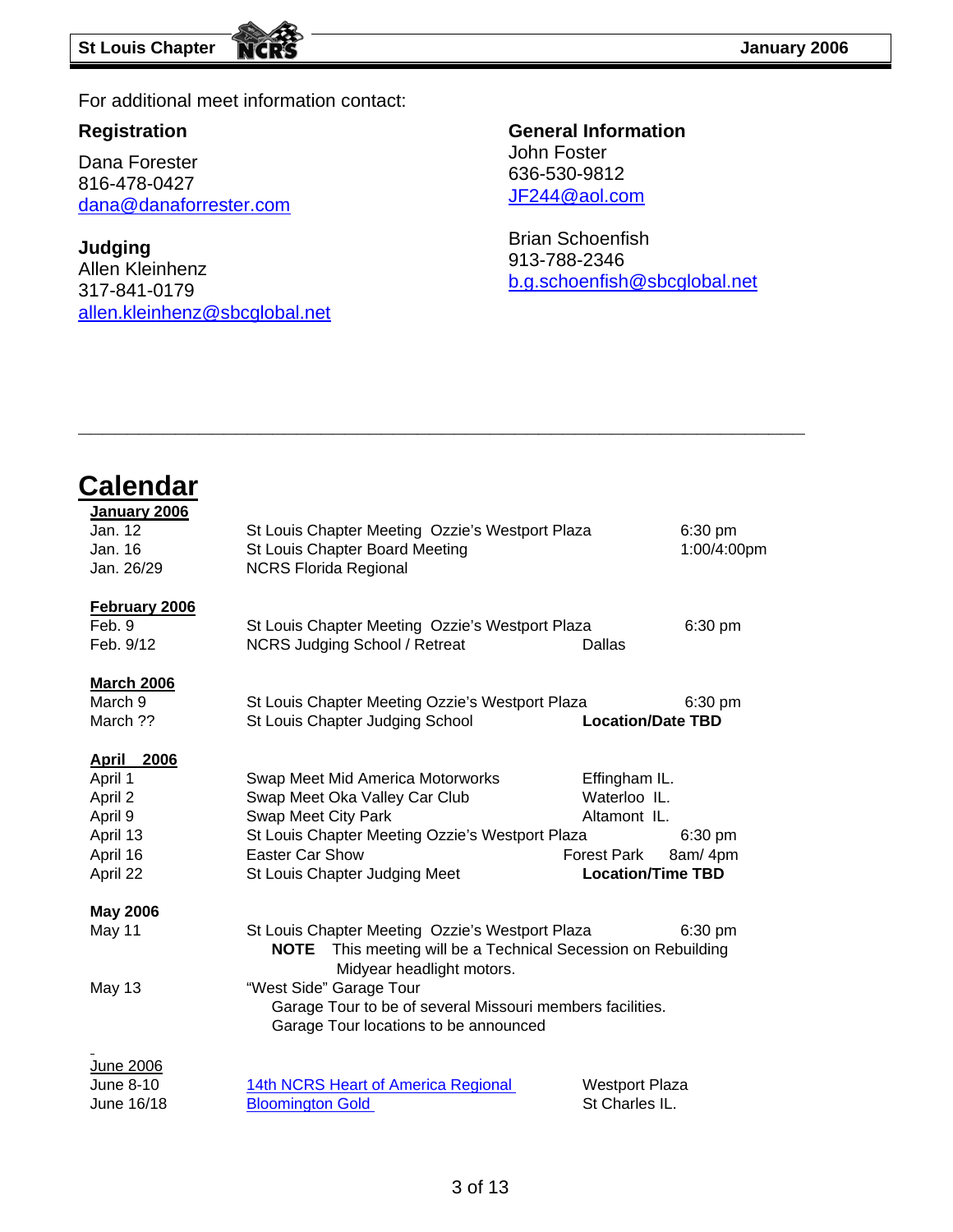| <b>July 2006</b><br>July 8<br><b>July 27/30</b>                 | St. Louis Chapter Technical Secession<br>Jerry and Marcia Luck's Home<br><b>Time/Topic TBD</b><br>NOTE: This Tech session will replace the regularly scheduled July 13<br>meeting at Ozzie's Westport. NO MEETING AT OZZIE'S<br><b>Corvettes on the Rockies</b><br>Breckenridge CO.                                                                     |
|-----------------------------------------------------------------|---------------------------------------------------------------------------------------------------------------------------------------------------------------------------------------------------------------------------------------------------------------------------------------------------------------------------------------------------------|
| August 2006<br>August 10<br>August 25/27                        | St Louis Chapter Meeting Ozzie's Westport Plaza<br>6:30 pm<br>Carlisle PA.<br><b>Corvette's at Carlisle</b>                                                                                                                                                                                                                                             |
| September 2006<br>September 10<br>September 14<br>September 28/ | St Louis Chapter Charity Car Show<br>St Louis Chapter Meeting Ozzie's Westport Plaza<br>$6:30$ pm<br><b>Eureka Springs Corvette Weekend</b><br>Eureka Springs AR.                                                                                                                                                                                       |
| October 2006<br>October 12<br>October 14<br>October 22          | St Louis Chapter Meeting Ozzie's Westport Plaza<br>6:30 pm<br>St Louis Chapter Judging Event Time/Location TBD<br>Breakfast Buffet at Pere Marquette State Park Grafton IL<br>To be followed by a drive down the River Road, Finished by a<br>"East Side" Garage Tour of several Illinois members facilities.<br>Garage Tour locations to be announced. |
| November 2006<br>November 9                                     | St Louis Chapter Meeting Ozzie's Westport Plaza<br>$6:30$ pm                                                                                                                                                                                                                                                                                            |
| December 2006<br>December 14<br>December ????                   | St Louis Chapter Meeting Ozzie's Westport Plaza<br>6:30 pm<br>St Louis Chapter Christmas Party<br>Location/Time TBD                                                                                                                                                                                                                                     |

## *Articles*

#### **Refurbishing a Radio Noise Suppression Capacitor**

#### Bernie Myers

The Delco-Remy noise suppression capacitors used on early Corvettes have not been manufactured for years. Even though they were used on many cars of the period, they have become fairly scarce. NOS examples can be found occasionally but the larger market for restoration purposes is in used ones. If you have a bad one, don't throw it away. It can be refurbished to function, if not look, like new. Here's how I repaired one I found.

The subject of this article will be a Delco-Remy 1911095 capacitor that was installed



on the generator of an engine I saw laying on a trailer at a swap meet. It had been crushed and was electrically ruined internally. It now graces

the generator on my 1956 Corvette. Following is a description of how it was converted from junk to a usable part.



I began by removing the orange rubber impregnated fiber seal (shown here partially removed to demonstrate

the internal construction). This serves two functions. First, an environmental seal to prevent moisture from entering and secondly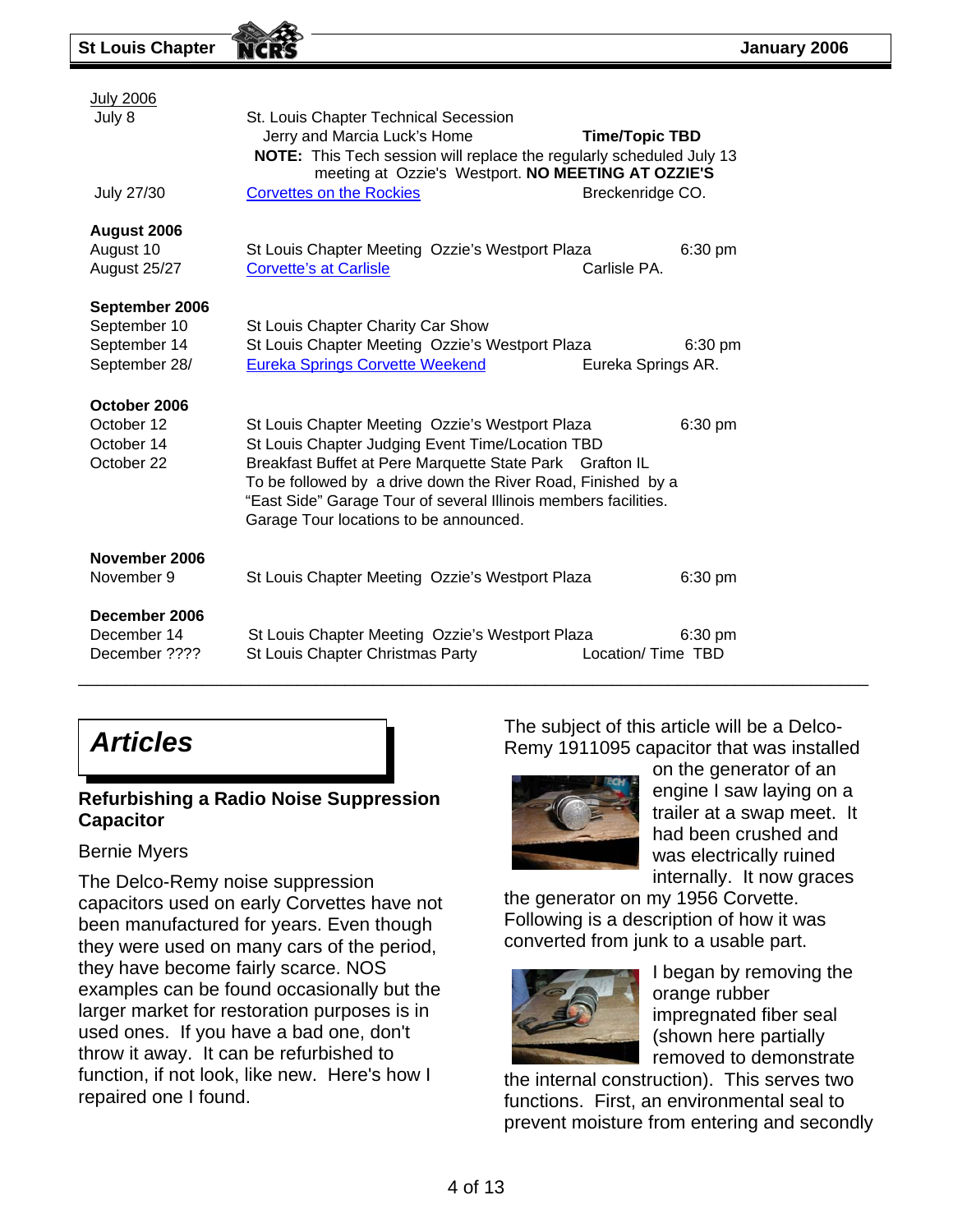to provide pressure on the lead assembly where it makes electrical contact with the

internal capacitor. When the seal is removed, the lead is released and can be separated. The wire passes through the



disc and is splayed on the opposite side, then soldered to it.



The capacitor is comprised of two lengths of foil separated by a thin nonconductive layer, wound in a coil. To remove the

insides, I ran a screw in the middle and used a claw hammer to start uncoiling the foil. A

large part of the coil could be extracted in one piece and the remainder I removed with a screwdriver blade. The mess goes in the trash.



What remains of the capacitor is the empty



can and lead. What remains to be done is to replace the capacitor and seal the can, making it appear as original. To

start, I used a 3/4-inch round gasket punch to cut a circular piece from 1/8-inch thick orange neoprene gasket material. This will become the new end seal for the capacitor.

I used a small drill bit to put a hole in its center, making sure it would be small enough to seal against the wire insulation.





I unsoldered the wire lead the new seal over the wire. from the disc and slipped Before soldering the disc back in place, I trimmed it

to a slightly smaller diameter and drilled a tiny hole at the edge. The smaller diameter will help avoid shorting the lead against the side of the can or the internal spring which I

. place to solder the positive capacitor lead will install. The small hole will provide a

An important consideration here is the choice of the new capacitor. The NCRS

describe the capacitor by depending on the specific judging guide will likely part number and reference it's value as 3 (or 5, capacitor) microfarads.



This is wrong by a factor of 10. Careful standard values of 3/10 or 1/2 mfd. Close 7 standard values to replace 3/10 mfd. are .2 marked with a dot or stripe at the negative examination of the capacitor will reveal a decimal in front of the digit. 3/10 (or 1/2) mfd. is the correct capacitance. Modern capacitors are not generally available in or .33 mfd. A close standard value to replace 1/2 mfd. is .47 mfd. The exact values are not critical. Capacitors are end. Attach the positive end to the disc and wire lead.



I soldered the negative lead to the top of a spring that would fit inside the original can in order to keep electrical contact with it

while maintaining pressure against the seal and added electrical tape so that the disc would not short against the spring. The whole assembly was inserted into the can



until the neoprene gasket material could be forced under the lip of the can against

the spring pressure. The completed close enough. I installed it unit measures .271 mfd.; on the generator.



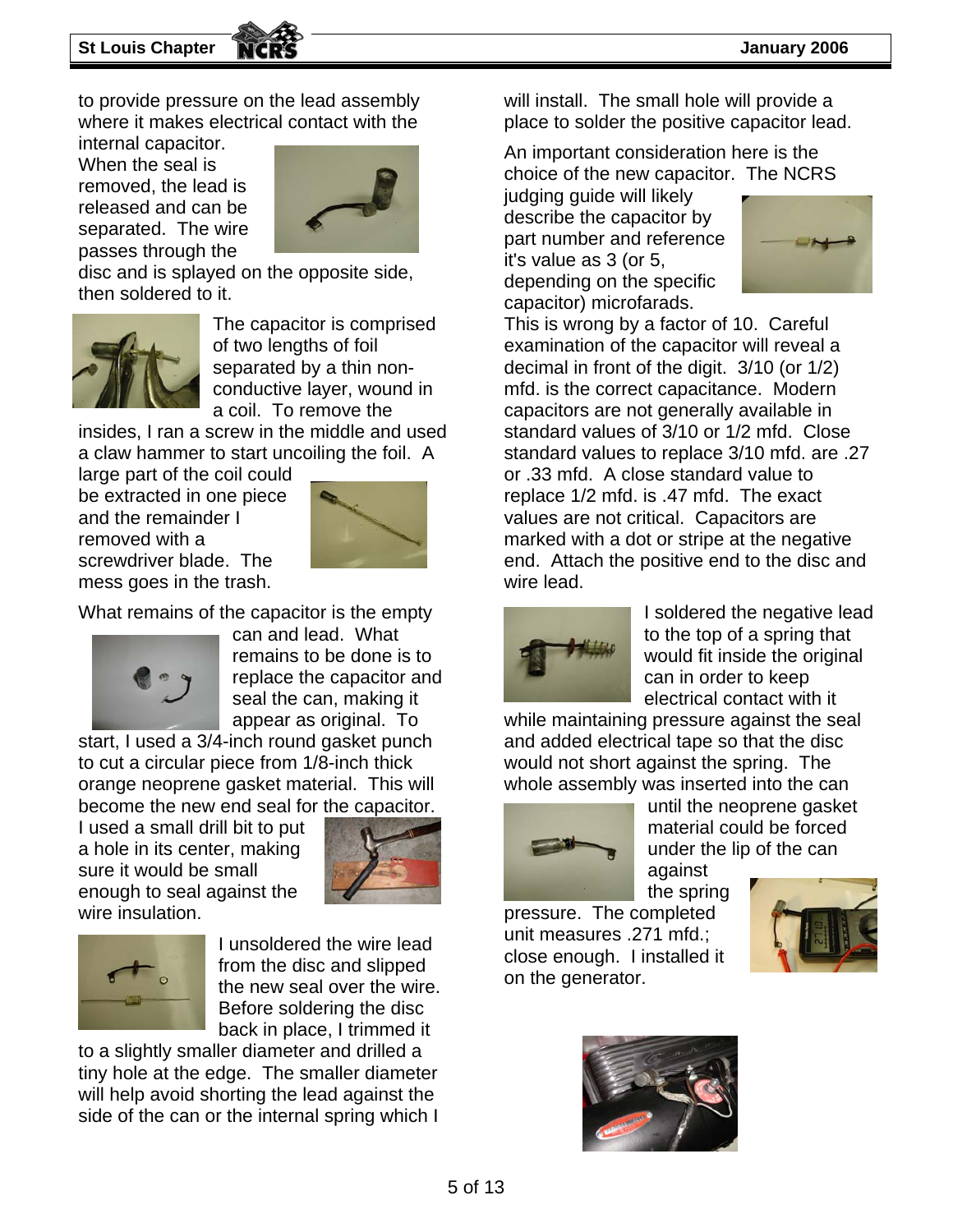

### *Parts for Sale*

**For Sale**: Heads for 1966 327hp Dated J276. Heads have Screw in Studs & Guide Plates. \$425.00.

**Trade:** Trade a working 58/60 Wonder Bar Radio for a Working 61/16 Wonder Bar Radio.

Call Kenny 636-946-3854 or [klwebb52@sbcglobal.net](mailto:klwebb52@sbcglobal.net)





#### Kay Augustus

The **July 14th** meeting of the St Louis Chapter of NCRS was held at Ozzie's in Westport. Our attendance was great once again. We agreed that the next meeting would be held on August 11th and would be preceded by a Board Meeting for discussion of our 2006 Regional updates.

Frank Savetz reminded everyone that the Car Show at Vettes would be held on Sunday, August 7th and he encouraged everyone to attend.

The reports on the Road Tour to D & A Corvettes indicated everyone had a good time and they were very impressed with the set-up plus they were shown the complete D & A facility. Many questions were asked and they were all answered.

John Foster reported that he and David Grayson would be meeting on August 9th with our contact at the Sheraton for confirmation on our 2006 Regional meeting needs, etc. John emphasized that our registration/information must be in the

judging meet is at Vago Park on September 10th. We still need volunteers to help judge and tabulate the scores.

#### \*\*\*\*\*\*\*\*\*\*\*\*\*\*\*\*\*\*\*\*\*\*\*\*\*\*\*

The August 11th meeting of the St Louis Chapter of NCRS was held at Ozzie's in Westport.

The guests present were Gary Dickemann, Steve Gamber, Kimbrell Garrette and Val Markel. Thanks to all the guests for their presence. We appreciate everyone's interest.

The next Board Meeting will be held on October 13th prior to the regular meeting.

The Chairman showed everyone the banner for our first NCRS Chapter Top Flight Award that we received from National. Overall the National awarded 14 Top Flights, 2 Second Flights and 1 Third Flight banner. There was discussion whether we should continue our efforts towards another award next year. The membership agreed and voted to continue.

John Foster reported that the 2006 Regional is moving along nicely. There are volunteers for leading certain activities and others that are willing to help. John is trying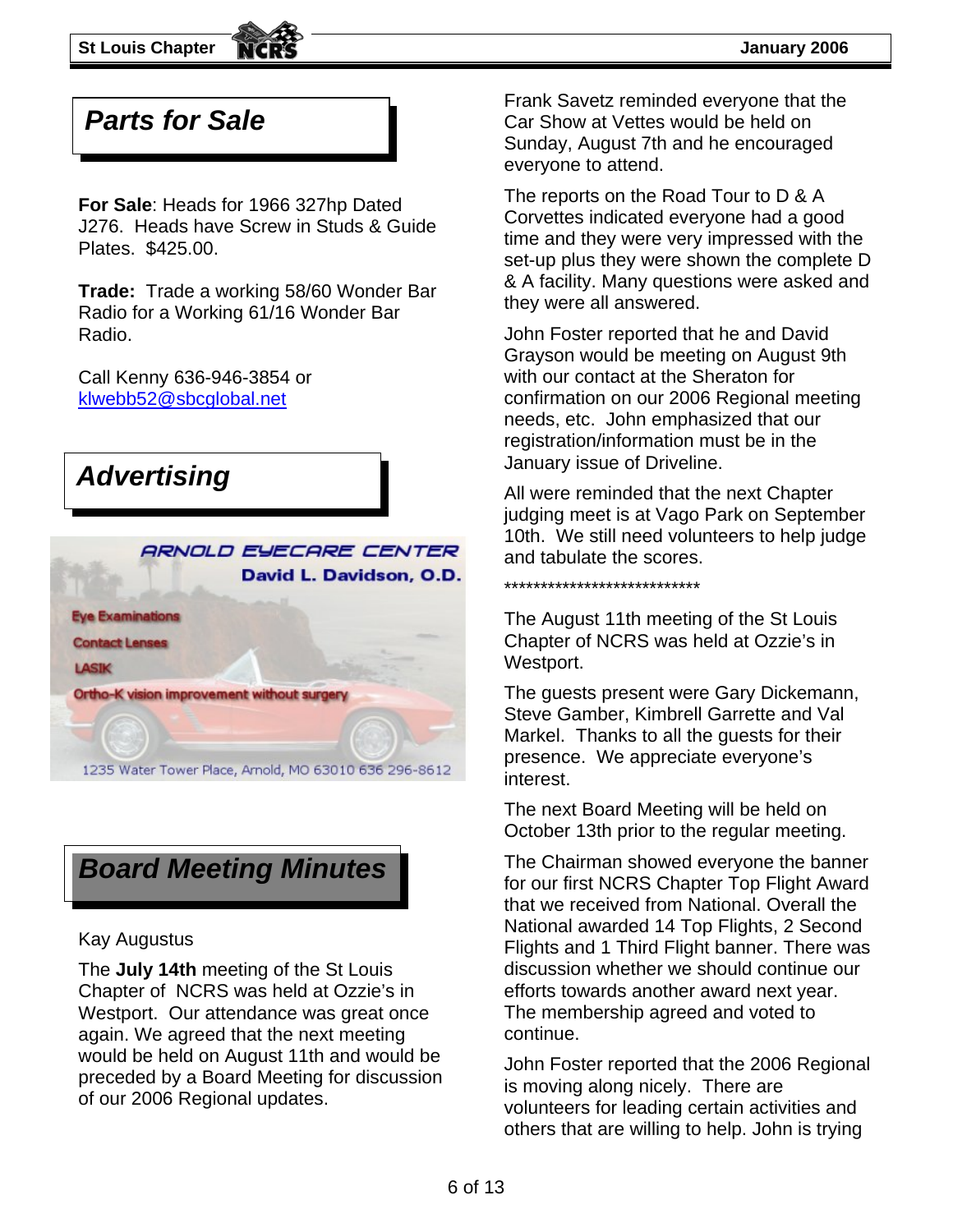#### **St Louis Chapter January 2006**

to have the Driveline article ready by September 15th. State Farm has volunteered to donate judging t-shirts again. It was suggested that we check with Don Darr Chevrolet for other donations as they have helped us in the past.

After discussion that was led by Jim Augustus, Joe Anthes made a motion to form a long range planning committee. This would consist of 3 - 5 people that would help plan our long range/future activities for the Chapter. Rod McCoy seconded the motion.

Mr Jim Galinsky, an NCRS St Louis Chapter member from Branson, Mo would like to see if we could help him arrange some type of event in Branson that would be hosted by both the St Louis and Kansas City Chapters. We will be look into this request in our long range planning efforts.

The September meeting of the St Louis Chapter will be held at Vago Park at 9:00am prior to starting our Judging meet.

Meeting adjourned.

\*\*\*\*\*\*\*\*\*\*\*\*\*\*\*\*\*\*\*\*\*\*\*\*\*\*\*\*\*\*\*

The **September Meeting** of the St Louis Chapter of NCRS was held at Vago Park prior to the Judging Meet.

This was an informal meeting to cover just a few things. The Christmas Party is being checked into/set up by Connie. The membership is invited to attend a joint meeting with Kansas City in Columbia on October 15th. Dana Forrester has already volunteered to do the art work for the tshirts. Dana and Kelly Waite talked and agreed to be in charge of doorprizes/giveaways. Tom Green volunteered make the t-shirts and he will donate the kids t-shirts for the event. John and David had a preliminary meeting with the Sheraton Hotel and it went fine.

\*\*\*\*\*\*\*\*\*\*\*\*\*\*\*\*\*\*\*\*\*\*\*\*\*\*\*\*\*\*\*\*\*\*

The **October 13th** meeting of the St Louis Chapter of NCRS was held at Ozzie's. One guest was present, John Mathers from Lake St Louis who owns a 1997 Corvette and is looking for a mid-year. Once again, the attendance was very good at our dinner meeting.

The account for the 2006 Regional was activated with a deposit of \$500.00 from both St Louis and Kansas City Clubs.

There was discussion about donating left over t-shirts et cetera to hurricane victims but it was decided that it was too late.

National NCRS dues will increase \$5.00 to an annual cost of \$35.00 as of January 1, 2006.

The Restorer has a new editor. It is Wayne Scabler who has been an editor of many other car magazines in the past.

Joan Burnett has an updated roster and will send it to our membership.

Volunteers and now members of the long range planning committee are: Dave Buescher, Joe Anthes, Frank Savetz, Joan Burnett and Jim Augustus. Jim plans on holding the committee's first meeting in January 2006.

Connie Myers is checking on rooms/food for our Christmas Party and will get back to everyone at our November meeting.

Jim Augustus requested that nominations for offices for 2006 should be in by no later than November 10th.

Motion made and seconded to add monies to the amount from the car show and give Nurses for Newborns an even \$1000. We will also bring gifts for them to the Christmas party.

John Foster announced that there were 7 people coming from the Kansas City Chapter to attend the 2006 Regional planning meeting in Columbia on October 15th.

Discussion was held regarding moving our monthly dinner meetings to Willikers in St Charles however it was voted down.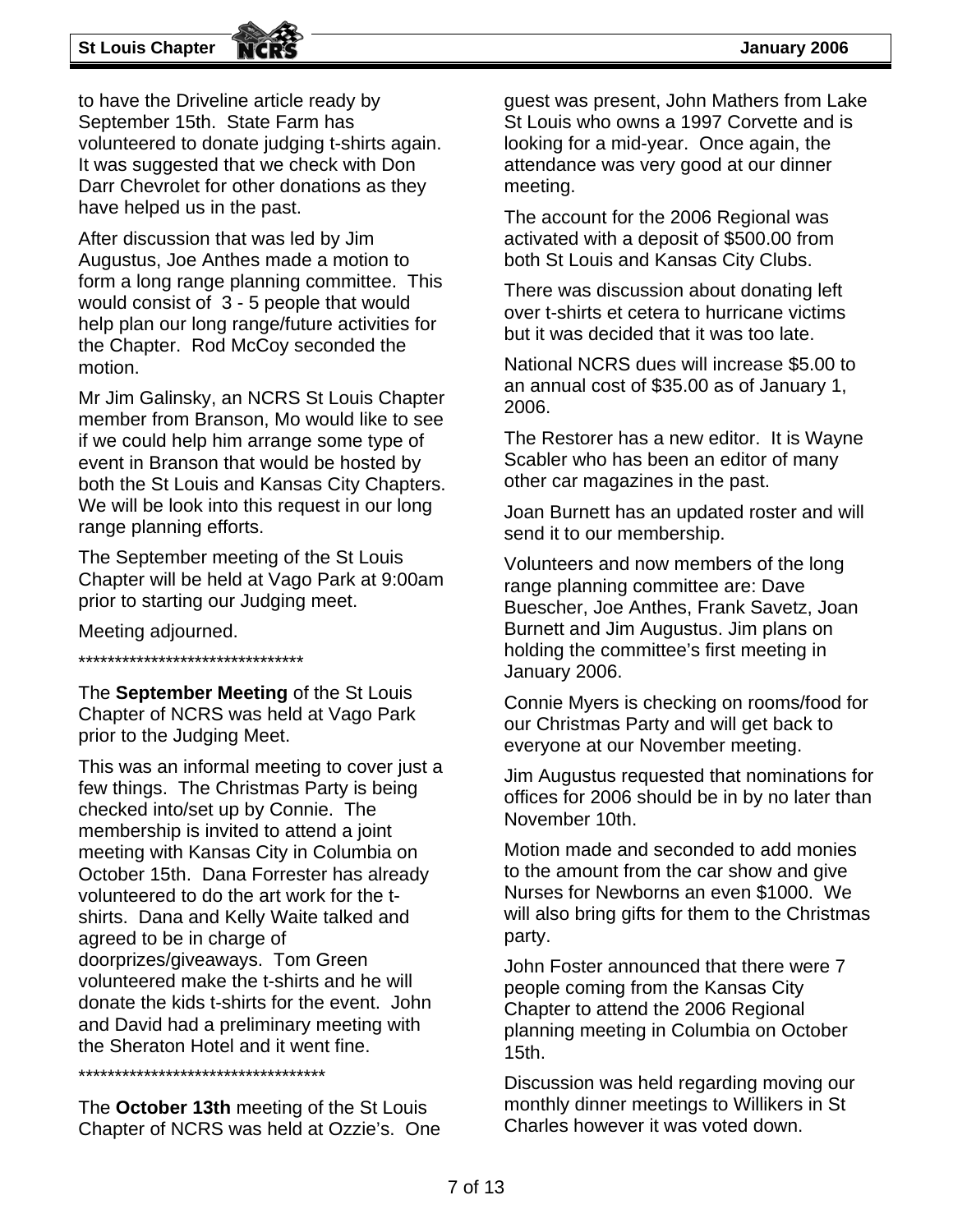Meeting Adjourned.

\*\*\*\*\*\*\*\*\*\*\*\*\*\*\*\*\*\*\*\*\*\*\*\*\*\*\*

#### **St Louis~Kansas City Chapters~2006 Regional Planning Meeting**

The St Louis and Kansas City NCRS Chapter representatives met in Columbia, MO on **October 15th**.

The 2006 NCRS Regional will be held in St Louis on June 8 – 10 at the Sheraton Gold Tower in Westport Plaza. The contract has been signed and rooms blocked at \$110 per night and we have a stipulation that for every 50 room nights booked, we get one free night for Regional use.

The Regional seed money was increased to \$750 per chapter. St Louis already paid the hotel \$250 and will send National the \$500 that is required by them. We agreed that we are not looking for profit however, we would like to get our seed money back.

Local long term trailed parking seemed to be a concern after our experience with our last Regional so it will be looked into immediately. We are contemplating holding seminars on tires and carburetors and are checking with some ex St Louis Corvette plant people regarding hosting a round table discussion of what went on at the old plant. Marvin Burnett will check with the Superior lift people again and see what the cost would be to have them bring a 4-post lift to the event. We will look for potential buyers of the lift as we have done in the past..

The committee agreed we have to get our draft registration/activities into the next driveline as well as sending it to the National and on our St Louis webpage.

#### Meeting Adjourned.

#### \*\*\*\*\*\*\*\*\*\*\*\*\*\*\*\*\*\*\*\*\*\*\*\*\*\*\*

The **November 10th** meeting of the St Louis Chapter of NCRS was held at Ozzie's. Guests present were Jim Staub with a '57 Fuelie and Dale and Valerie Zeisset with a '65, '66, '69 and '96.

Under old business the long range planning committee is in place and Jim will try to hold their first meeting in January. The members are: Dave Buescher, Joe Anthes, Frank Savetz, Joan Burnett and Jim Augustus.

The Chapter check was delivered to Nurses for Newborns and their representative will be attending the Chapter Christmas Party so that we can present additional gifts to them.

Connie emailed everyone about our Dec 4th Christmas Party and requested your confirmation and meal choice be sent or called in to her by November 22nd.

John Foster presented an overview of the very successful 2006 Regional Planning Meeting in Columbia. The National money has been paid, Kansas City gave their \$750 seed money to Joan, and the draft registration form was shown. The form has been sent to the Driveline. There was discussion about holding a competition between the two clubs for a raffle to raise money for each Chapter's charity. This raffle suggestion will be discussed further at our next joint meeting. Aside from the Charity Raffle we still need raffle/door prize items. Marvin discussed the latest info from the Superior lift people. It appears their prices have increased as they want to charge us \$3295 (\$3500 with casters and rails) for a 4 – post lift. Marvin will ask other Lift Companies if they would like to bring a 4 – post lift to our event and what would the cost be if we sold it to someone at the event.

Joan Burnett announced that we have been contacted by National and have been asked to hold the National Convention in 2008. Jeff Cook (National Treasurer) has already contacted the St Charles Convention Center and the host hotel (Embassy Suites) which were proposed in our original bid (all original dates were still available). This is good news for us as the National could have gone back out for new bids.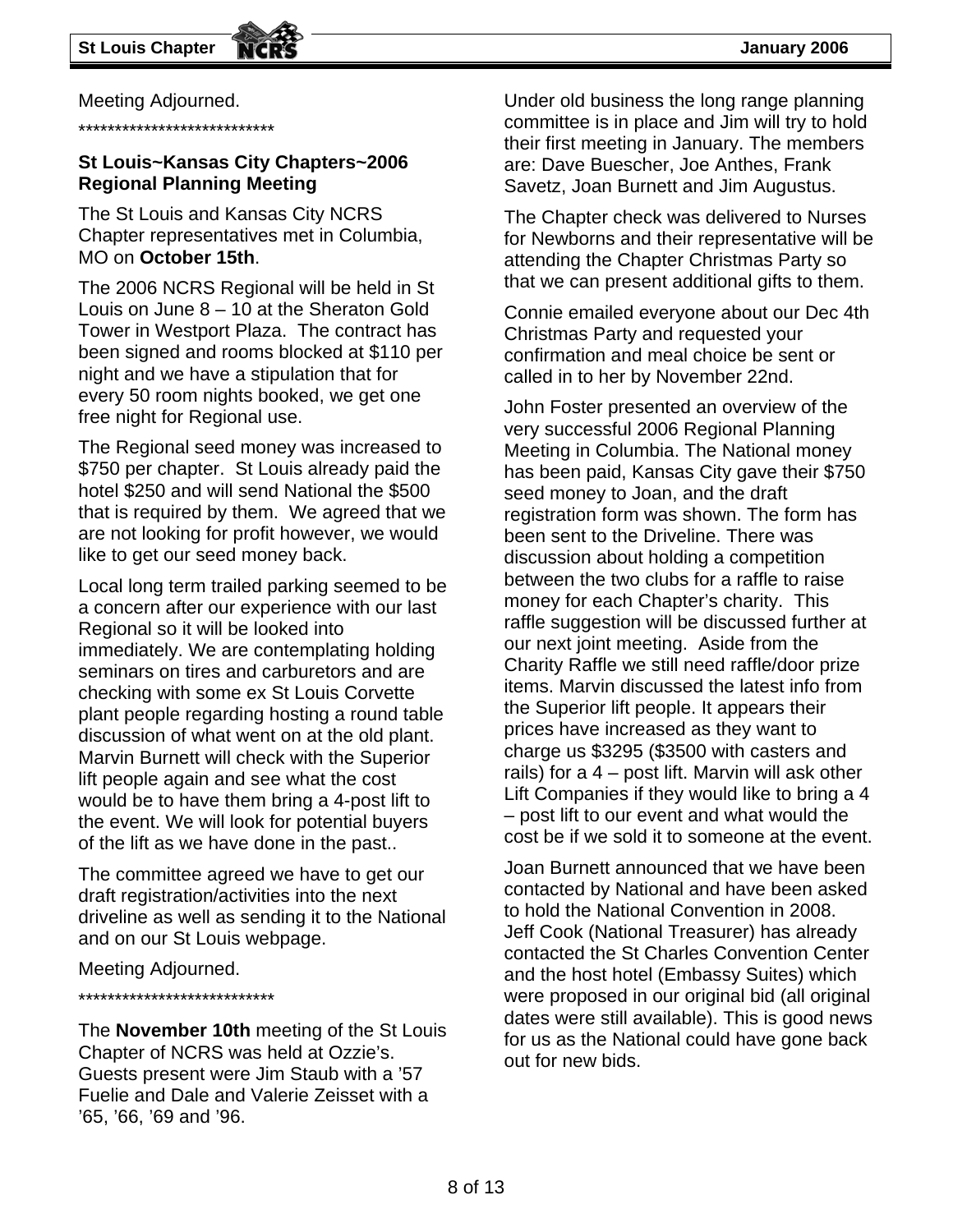Make sure and get all election requests in by November 21st. Ken Webb volunteered to be a Board Member.

### *Editors Note*

The newsletter is a great way to keep • Full Page • Full Page everyone in the club current on our latest activities. We are working hard to keep it and our web page up to date. The next edition is planned for April.

Our web page [\(http://stlouisncrs.org/\)](http://stlouisncrs.org/) and newsletter have moved to our own host and we can begin posting classified ads. Member ads to buy, sell, or trade are available free to all NCRS members for any model year Corvette. They will also show up in the next edition of '*The Legend'* and will be added to the classified page on our web site.

*(A small portion of the proceeds from our advertising and classified ads will offset the cost of our web site with the remainder going to the charity that we sponsor – Nurses for Newborns)* 

#### **Classified Ads:**

- Free for members 50 words or less
- \$10 for non-members Meeting Adjourned.

Commercial advertising is available for the newsletter (also includes a link on our web page). All ads will be included in four consecutive newsletters.

### Doug Garrette **Commercial Advertising:**

- 
- $\frac{1}{2}$  Page \$50
- Business Card size \$25

Feel free to drop me a note if you have any suggestions for improving our newsletter or webpage ([dgarrette@charter.net\)](mailto:dgarrette@charter.net) I want to hear from you!

Order your club shirt. Available in Small, Medium, Large, X-Large, XX-Large and XXX-Large. Contact Cherie Garrette at (314 971-1373) or [dgarrette@charter.net](mailto:dgarrette@charter.net) for your order (\$25 per shirt)

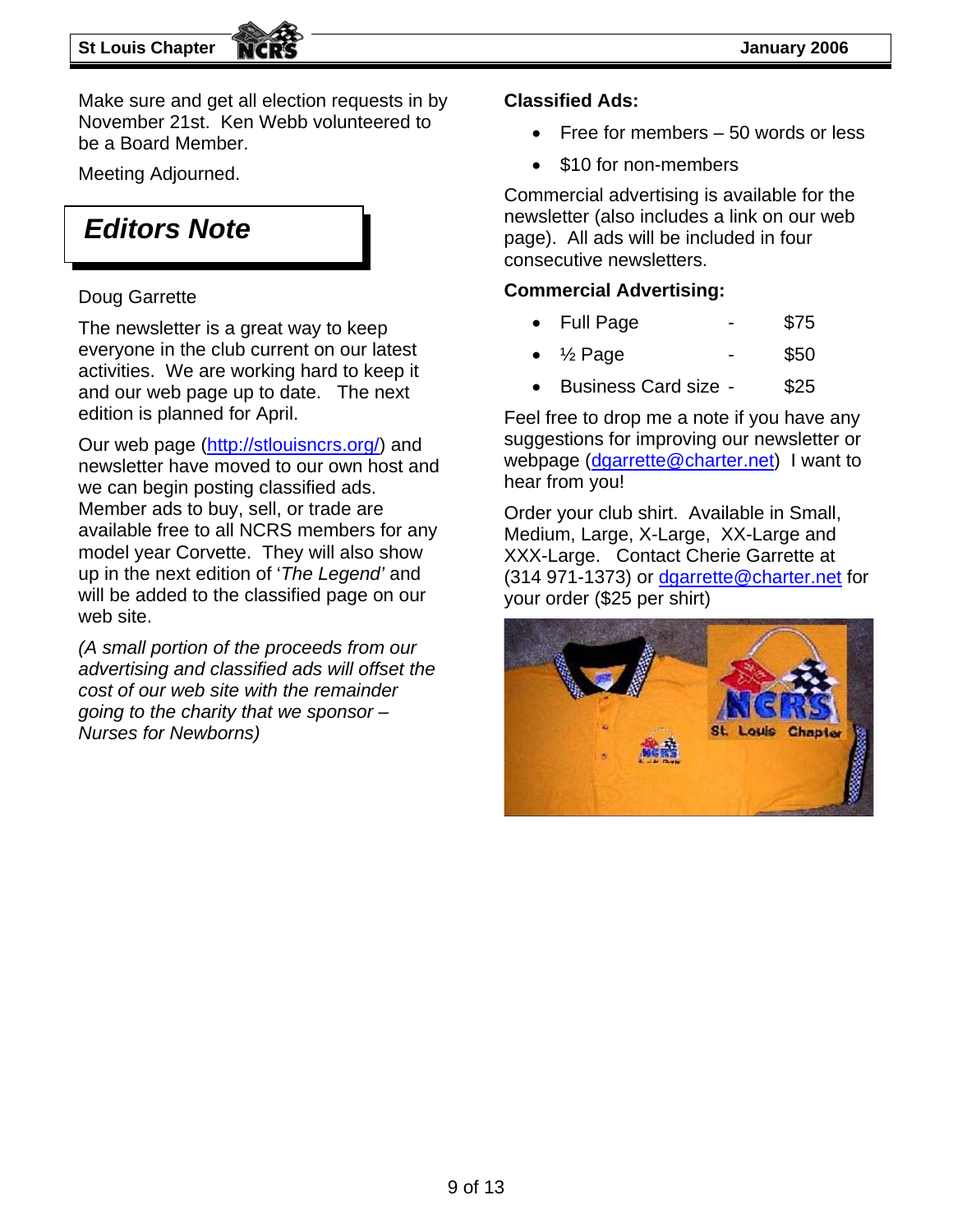### *2006 Officers*

| <b>Chairman</b>            | <b>Jim Augustus</b>  | jkclassics@centurytel.net              | 636 462-4231 |
|----------------------------|----------------------|----------------------------------------|--------------|
| Vice-Chairman              | <b>John Foster</b>   | JF244@aol.com                          | 636 530-9812 |
| <b>Secretary</b>           | <b>Kay Augustus</b>  | jkclassics@centurytel.net              | 636 462-4231 |
| <b>Treasurer</b>           | <b>Joan Burnett</b>  | mburnett@mail.win.org                  | 636 798-2147 |
| <b>Events Chairman</b>     |                      | Dave Buescher dbuescher@mktpileman.com | 618-692-0679 |
| <b>Judging Chairman</b>    | <b>Bernie Myers</b>  | keokukazoo@charter.net                 | 314 749-3005 |
| <b>Membership Chairman</b> | <b>Tim Parker</b>    | tim@timparkerphoto.com                 | 314 894-9698 |
|                            | <b>Kelly Waite</b>   | kswaite@sbcglobal.net                  | 636 458-3075 |
| <b>Newsletter Editor</b>   | <b>Doug Garrette</b> | dgarrette@charter.net                  | 636 527-6782 |
| <b>Board Members</b>       |                      |                                        |              |
| 1 yr                       | <b>Jerry Luck</b>    | jerryluck1@jahoo.com                   | 314 367-9989 |
| 2 <sub>yr</sub>            | <b>Rod McCoy</b>     | jetjocky50@hotmail.com                 | 314 895-1551 |
| 3 yr                       | <b>Ken Webb</b>      | klwebb52@sbcglobal.net                 | 636-946-3854 |

Membership in the NCRS is open to persons interested in the restoration, preservation, and history of Corvettes produced by the Chevrolet Motor Division of General Motors Corporation from 1953 through 1989. NCRS is not affiliated with Chevrolet or General Motors.

Permission is hereby granted to all NCRS Chapter newsletters to reproduce any original material contained herein; as long as any article is reproduced in its entirety and that the author and source are credited.

NCRS registered trademarks: NCRS Founders Award®, NCRS Master Judge Award®, NCRS Performance Verification Award®, NCRS Flight Award® and NCRS Sportsman Award® are registered with the United States Department of Commerce and Trademark Office.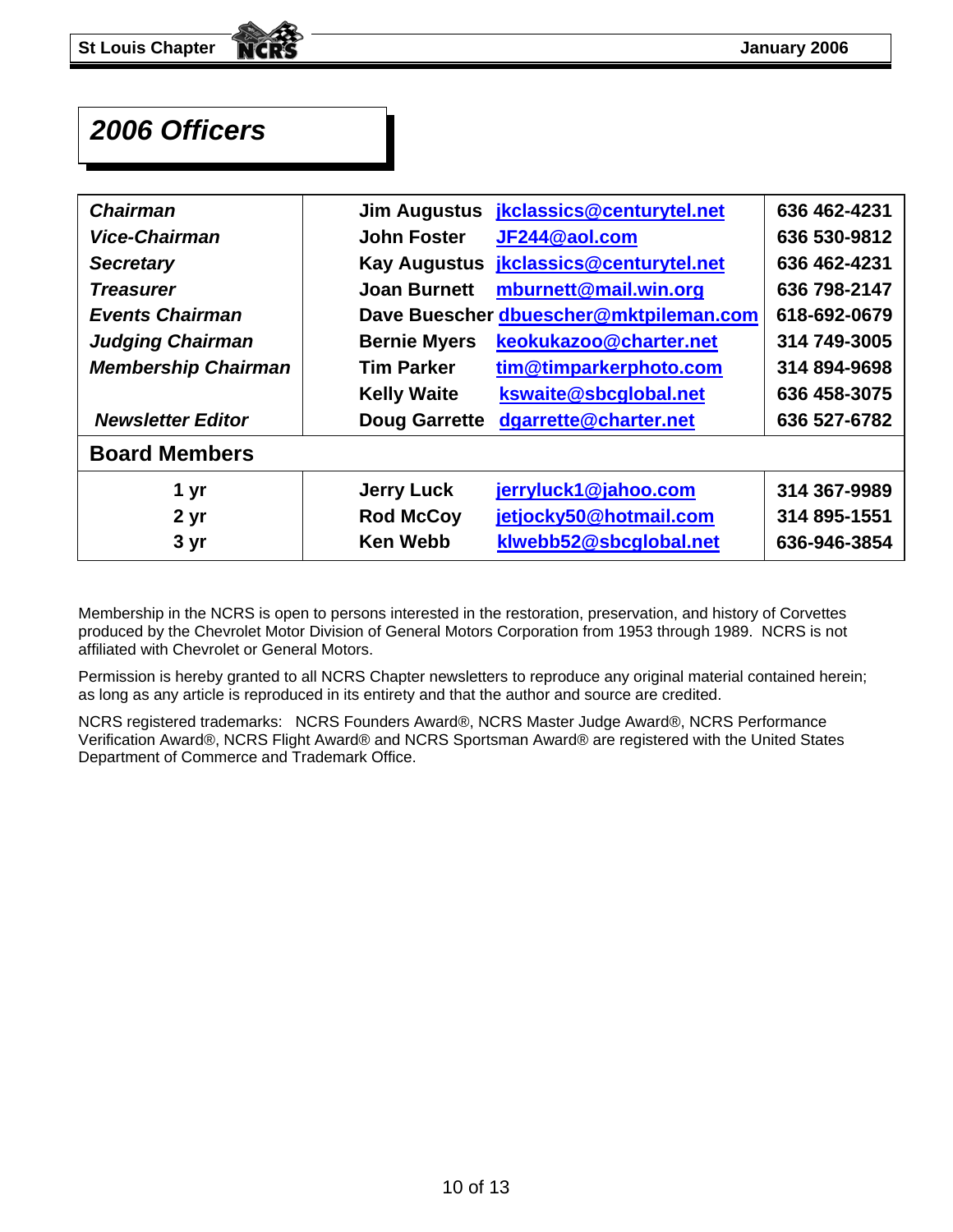### **14th Heart of America - Regional Meet St. Louis, Missouri June 8-10, 2006 Hosted by the Kansas City and St. Louis Chapters**

#### **SCHEDULE OF EVENTS (Tentative and subject to Change)**

#### **Thursday, June 8, 2006**

| Noon to 6:00 PM        | Registration                              |
|------------------------|-------------------------------------------|
| Noon to 5:00 PM        | Car Placement                             |
| $3:00$ PM to $4:00$ PM | Judging School                            |
| 4:00 PM to 6:00 PM     | Tech Session - TBA                        |
| $6:00 \text{ PM}$      | Welcome Reception (Appetizers & Cash Bar) |

#### **Friday, June 9, 2006**

7:00 AM to 4:00 PM Registration 8:15 AM Owners Meeting 8:30 AM Flight Judging 4:00 PM to 6:00 PM Tech Session – TBA

9:00 AM to 3:00 PM Advanced Judging School

#### **Saturday, June 10, 2006**

8:15 AM Owners Meeting 8:30 AM Flight Judging 9:00 AM to 3:00 PM Advanced Judging School 3:00 PM to 5:00 PM Tech Session – TBA 6:00 PM Social/Cocktail Hour (cash bar) 7:00 PM Awards Banquet

#### **HOTEL RESERVATIONS and DIRECTIONS:**

Sheraton West Port Plaza Hotel Tower 900 West Port Plaza, St. Louis 314-878-1500 Exit I-270 at Exit 17 - Dorsett Rd going East. Get in right lane immediately and turn right on Progress Parkway. Proceed one mile on Progress Parkway to stop light. Continue straight into West Port Plaza. Reserve your room early and ask for NCRS rate, rooms blocked until May  $17<sup>th</sup>$ at a rate of \$110 per night.

**REGISTRATION AND JUDGING INFORMATION:** Corvettes for Judging should be pre-registered. All registered Corvettes should be in place on the show field (upper level of hotel garage) by 4 PM Thursday, June 8th.

#### **For Meet Information call:**

Registration – Dana Forrester 816-478-0427 dana@danaforrester.com Judging – Allen Kleinhenz 317-841-0179 allen.kleinhenz@sbcglobal.net General Information – John Foster 636-530-9812 JF244@aol.com General Information – Brian Schoenfish 913-788-2346 b.g.schoenfish@sbcglobal.net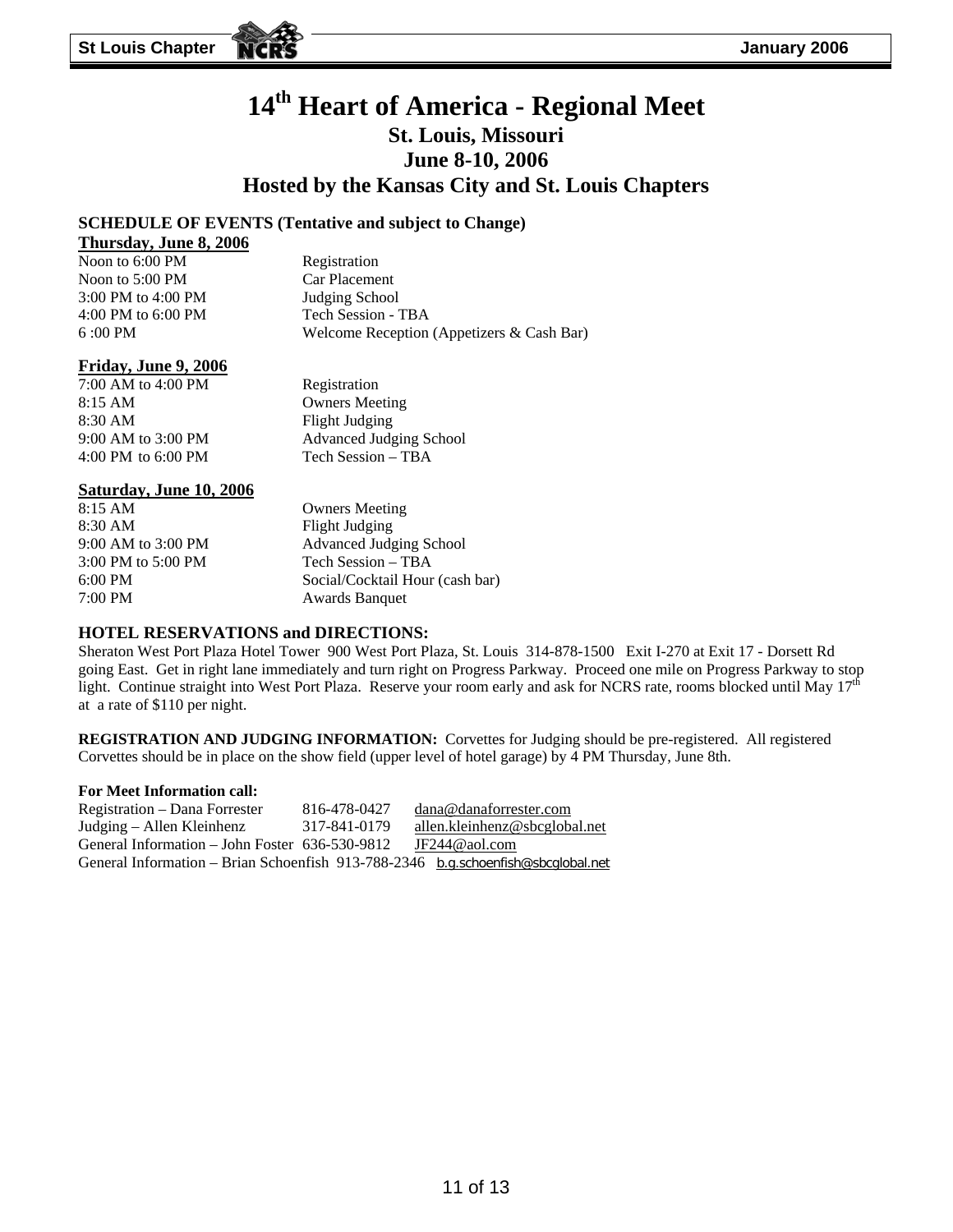#### **REGISTRATION FORM 2006 "Heart of America" Regional June 8-10, 2006 St. Louis, MO**

| Please Print                                                                                  |                                                                               |                                  |                                                                                                                                                                 |
|-----------------------------------------------------------------------------------------------|-------------------------------------------------------------------------------|----------------------------------|-----------------------------------------------------------------------------------------------------------------------------------------------------------------|
|                                                                                               |                                                                               |                                  |                                                                                                                                                                 |
|                                                                                               |                                                                               |                                  |                                                                                                                                                                 |
| Current NCRS Membership #                                                                     |                                                                               |                                  |                                                                                                                                                                 |
| NOTE: registration without current NCRS Membership Number will be returned without processing |                                                                               |                                  |                                                                                                                                                                 |
|                                                                                               | Send registration confirmation and updates via e-mail in lieu of mail         |                                  |                                                                                                                                                                 |
| <b>EVENT REGISTRATION</b>                                                                     |                                                                               |                                  |                                                                                                                                                                 |
| Family/Adult                                                                                  |                                                                               | @ \$50                           |                                                                                                                                                                 |
| Guest (Non NCRS Member)                                                                       |                                                                               | @ \$15                           | $\sim$                                                                                                                                                          |
|                                                                                               | Swap Meet Space (No Charge for Registered NCRS) (Circle One)                  |                                  | Yes / No                                                                                                                                                        |
| <b>Adult Awards Banquet</b>                                                                   |                                                                               | @ \$45                           |                                                                                                                                                                 |
|                                                                                               | Child Awards Banquet (12 & Under)                                             | @ \$15                           |                                                                                                                                                                 |
|                                                                                               | Event T-Shirt ______ S _____ M _____ L _____ XL ____ XXL                      | @ \$15                           |                                                                                                                                                                 |
|                                                                                               | Event Sweatshirt _____S _____ M _____L ____XL ____XXL                         | @ \$30                           |                                                                                                                                                                 |
| <b>Trailer Parking Secured</b>                                                                |                                                                               | @ \$25                           | $\frac{\text{S}}{\text{S}}$                                                                                                                                     |
|                                                                                               |                                                                               |                                  |                                                                                                                                                                 |
| <b>CORVETTE REGISTRSTION (One Registration form per Car)</b>                                  |                                                                               |                                  |                                                                                                                                                                 |
| Flight Judging Entry                                                                          |                                                                               | @ \$45                           | $\frac{\text{S}}{\text{S}}$                                                                                                                                     |
|                                                                                               | Performance Verification (Proof of 3 <sup>rd</sup> Flight or higher required) | @ \$45                           |                                                                                                                                                                 |
|                                                                                               | <b>Judging Registration Late Fee after May 1st</b>                            | @ \$25                           |                                                                                                                                                                 |
| Sportsman                                                                                     |                                                                               | @ \$20                           | $\frac{1}{2}$                                                                                                                                                   |
|                                                                                               | Bowtie/Duntov/Special Interest Display                                        |                                  | @ FREE \$                                                                                                                                                       |
| <b>Founders Operations Check</b>                                                              |                                                                               | @ \$20                           | $\frac{1}{2}$                                                                                                                                                   |
| Car Information:                                                                              | Year Coupe Convertible Color                                                  |                                  |                                                                                                                                                                 |
|                                                                                               |                                                                               |                                  |                                                                                                                                                                 |
|                                                                                               |                                                                               |                                  |                                                                                                                                                                 |
| Make Check Payable to NCRS Heart of America Regional Total Enclosed \$                        |                                                                               |                                  |                                                                                                                                                                 |
| Dana Forrester<br>Mail to                                                                     | 17611 48 <sup>th</sup> Terr Ct, Independence, MO 64055                        |                                  |                                                                                                                                                                 |
| <b>JUDGING PARTICIPATION</b>                                                                  |                                                                               |                                  |                                                                                                                                                                 |
|                                                                                               |                                                                               |                                  |                                                                                                                                                                 |
| I would like to Judge: Int __ Ext __ Mech __ Chass __ T- Shirt size: __ M__ L __XL __XXL      |                                                                               |                                  |                                                                                                                                                                 |
| I would like to be an observer judge                                                          |                                                                               |                                  |                                                                                                                                                                 |
| I would like to tabulate _____ Tabulation Level                                               |                                                                               |                                  |                                                                                                                                                                 |
|                                                                                               |                                                                               |                                  |                                                                                                                                                                 |
| <b>Hold Harmless Agreement</b>                                                                |                                                                               |                                  |                                                                                                                                                                 |
|                                                                                               |                                                                               |                                  | I agree to insure my vehicle and property against loss, damage, and liability and to provide proof of such insurance to NCRS. I agree to assume the risk of any |
|                                                                                               |                                                                               |                                  | and all damages or injury and to indemnify and hold harmless NCRS, it officers, directors, agents, employees and chapters for any acts of omissions which       |
|                                                                                               |                                                                               |                                  | may result in the theft, damage, or destruction of my property or injury to me or others occurring during or as a consequence of this meet, wherever located.   |
|                                                                                               |                                                                               |                                  |                                                                                                                                                                 |
| Signature:                                                                                    |                                                                               | Date: _____________Insured with: |                                                                                                                                                                 |

Policy Number:\_\_\_\_\_\_\_\_\_\_\_\_\_\_\_\_\_\_\_\_\_\_\_\_\_\_\_\_\_\_\_\_\_\_\_\_\_\_\_\_\_\_\_Expires:\_\_\_\_\_\_\_\_\_\_\_\_\_\_\_\_\_\_\_\_\_\_\_